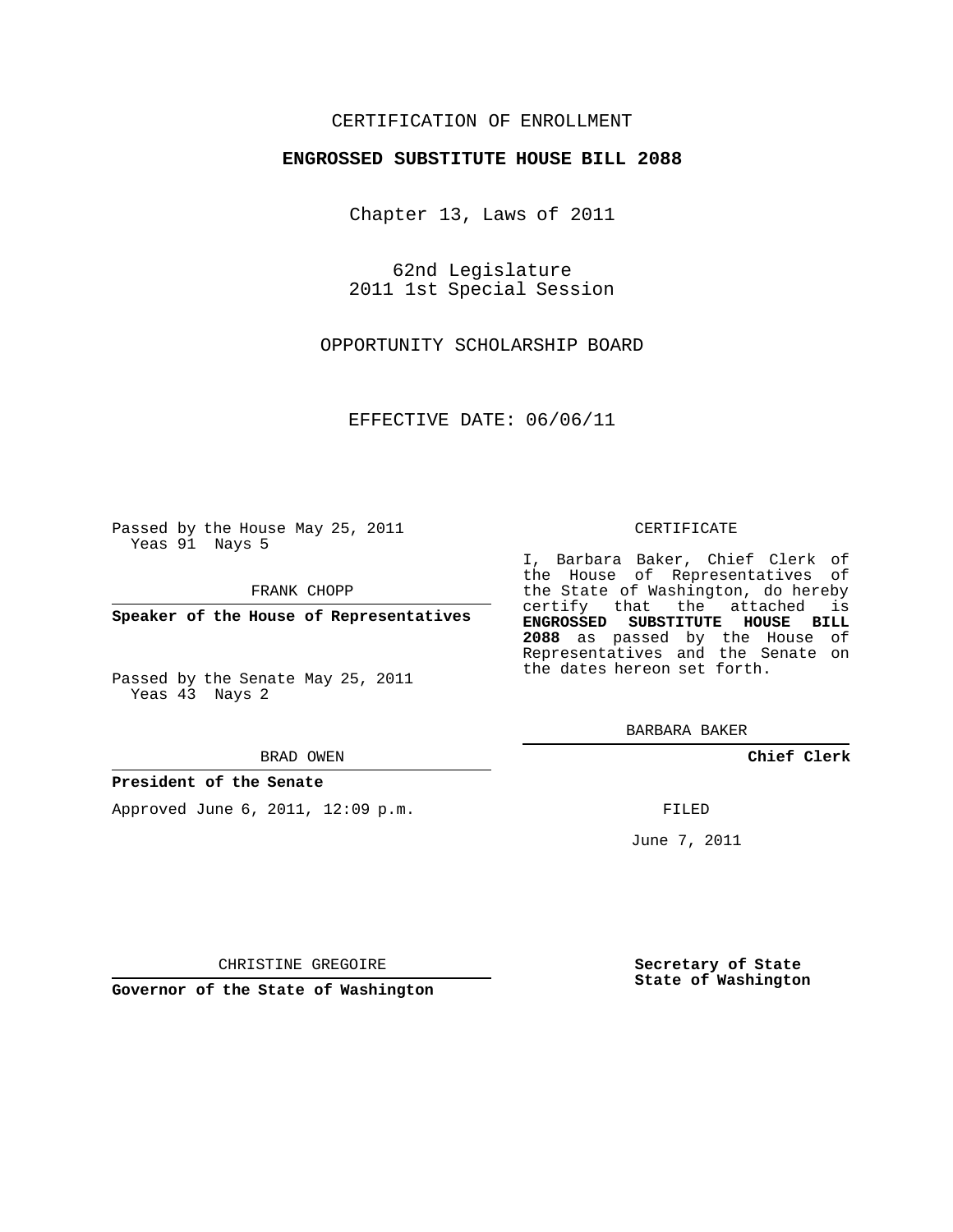# **ENGROSSED SUBSTITUTE HOUSE BILL 2088** \_\_\_\_\_\_\_\_\_\_\_\_\_\_\_\_\_\_\_\_\_\_\_\_\_\_\_\_\_\_\_\_\_\_\_\_\_\_\_\_\_\_\_\_\_

\_\_\_\_\_\_\_\_\_\_\_\_\_\_\_\_\_\_\_\_\_\_\_\_\_\_\_\_\_\_\_\_\_\_\_\_\_\_\_\_\_\_\_\_\_

## AS AMENDED BY THE SENATE

Passed Legislature - 2011 1st Special Session

# **State of Washington 62nd Legislature 2011 1st Special Session**

**By** House Ways & Means (originally sponsored by Representatives Probst, Haler, Frockt, Zeiger, Tharinger, Asay, Orwall, Armstrong, Carlyle, Maxwell, Springer, Kenney, Seaquist, Finn, Haigh, Dammeier, Smith, Goodman, Lytton, Stanford, Dahlquist, Ladenburg, Wylie, and Rivers)

READ FIRST TIME 05/17/11.

 AN ACT Relating to creating the opportunity scholarship board to assist middle-income students and invest in high employer demand programs; adding a new section to chapter 82.32 RCW; adding a new chapter to Title 28B RCW; and declaring an emergency.

5 BE IT ENACTED BY THE LEGISLATURE OF THE STATE OF WASHINGTON:

 NEW SECTION. **Sec. 1.** The legislature finds that, despite increases in degree production, there remain acute shortages in high employer demand programs of study, particularly in the science, technology, engineering, and mathematics (STEM) and health care fields of study. According to the workforce training and education coordinating board, seventeen percent of Washington businesses had difficulty finding job applicants in 2010. Eleven thousand employers did not fill a vacancy because they lacked qualified job applicants. Fifty-nine percent of projected job openings in Washington state from now until 2017 will require some form of postsecondary education and training.

17 It is the intent of the legislature to provide jobs and opportunity 18 by making Washington the place where the world's most productive 19 companies find the world's most talented people. The legislature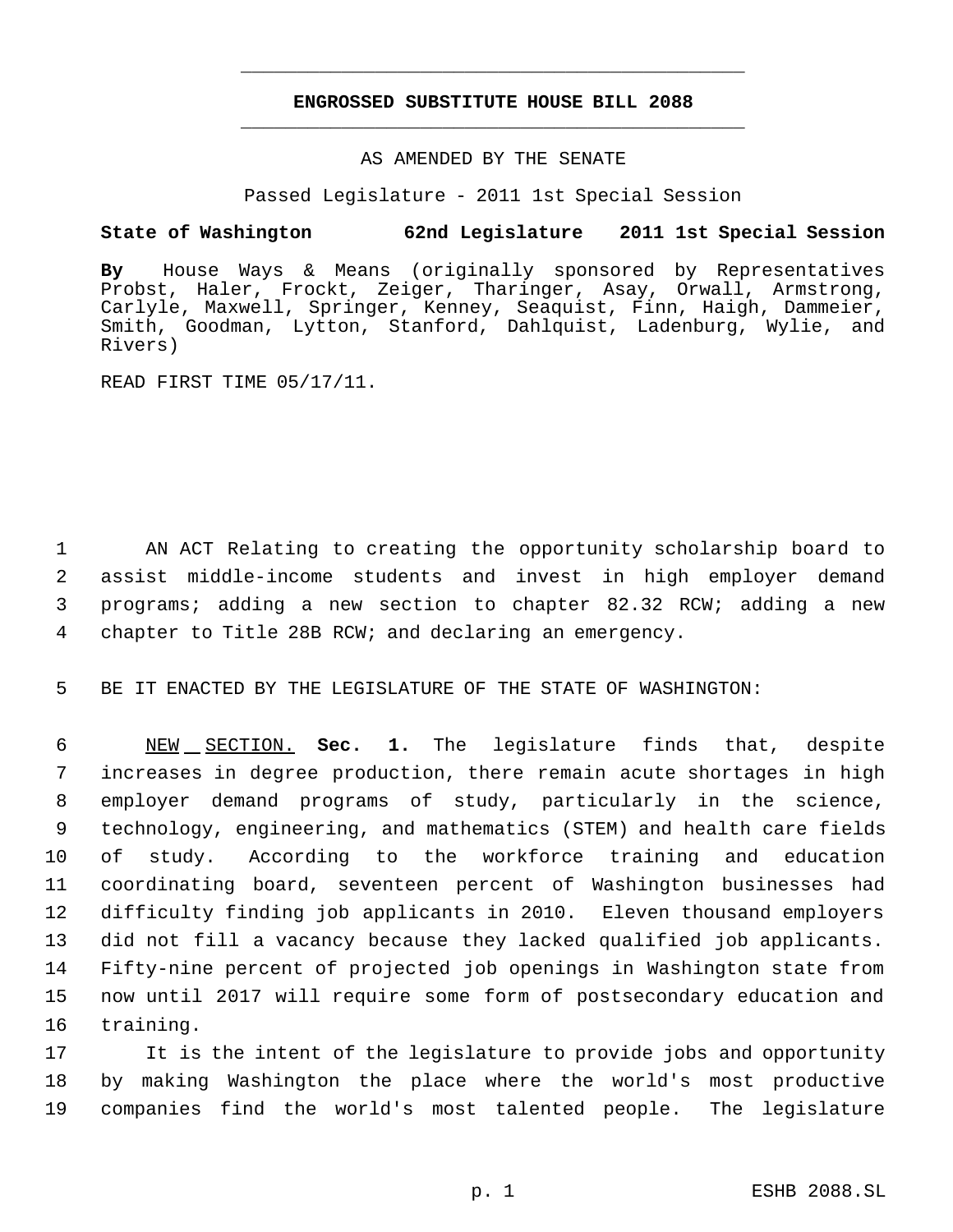intends to accomplish this through the creation of the opportunity scholarship and the opportunity expansion programs to help mitigate the impact of tuition increases, increase the number of baccalaureate degrees in high employer demand and other programs, and invest in programs and students to meet market demands for a knowledge-based economy while filling middle-income jobs with a sufficient supply of skilled workers.

 NEW SECTION. **Sec. 2.** The definitions in this section apply throughout this chapter unless the context clearly requires otherwise.

 (1) "Board" means the higher education coordinating board or its successor.

 (2) "Eligible education programs" means high employer demand and other programs of study as determined by the opportunity scholarship board.

 (3) "Eligible expenses" means reasonable expenses associated with the costs of acquiring an education such as tuition, books, equipment, fees, room and board, and other expenses as determined by the program administrator in consultation with the board and the state board for community and technical colleges.

 (4) "Eligible student" means a resident student who received their high school diploma or GED in Washington and who:

 (a)(i) Has been accepted at a four-year institution of higher education into an eligible education program leading to a baccalaureate degree; or

 (ii) Will attend a two-year institution of higher education and intends to transfer to an eligible education program at a four-year institution of higher education;

(b) Declares an intention to obtain a baccalaureate degree; and

 (c) Has a family income at or below one hundred twenty-five percent of the state median family income at the time the student applies for an opportunity scholarship.

 (5) "High employer demand program of study" has the same meaning as provided in RCW 28B.50.030.

 (6) "Participant" means an eligible student who has received a scholarship under the opportunity scholarship program.

 (7) "Program administrator" means a college scholarship organization that is a private nonprofit corporation registered under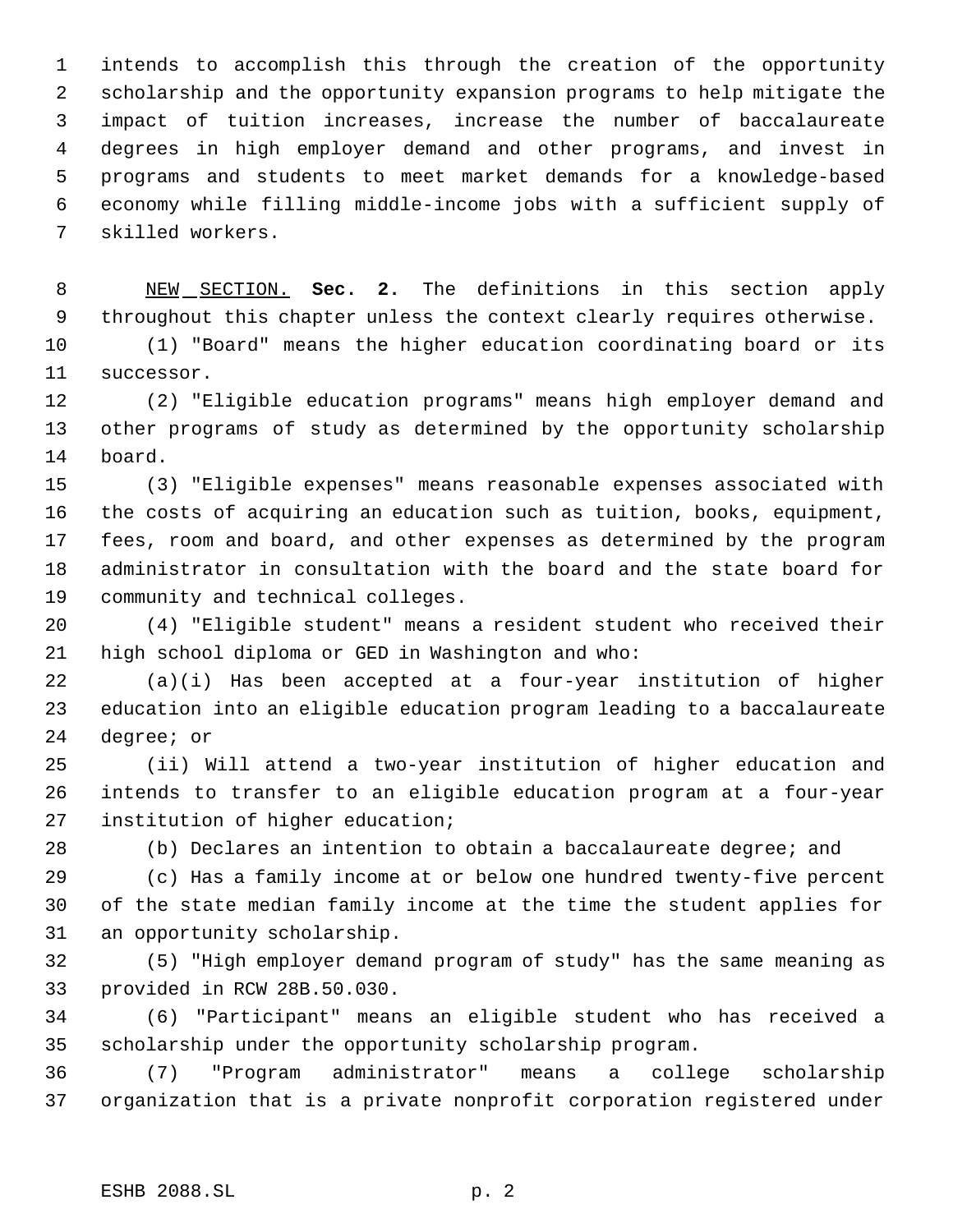Title 24 RCW and qualified as a tax-exempt entity under section 501(c)(3) of the federal internal revenue code, with expertise in managing scholarships and college advising.

 (8) "Resident student" has the same meaning as provided in RCW 28B.15.012.

 NEW SECTION. **Sec. 3.** (1) The opportunity scholarship board is created. The opportunity scholarship board consists of seven members: (a) Three members appointed by the governor. For two of the three appointments, the governor shall consider names from a list provided by the president of the senate and the speaker of the house of representatives; and

 (b) Four foundation or business and industry representatives appointed by the governor from among the state's most productive industries such as aerospace, manufacturing, health sciences, information technology, and others. The foundation or business and industry representatives shall be selected from among nominations provided by the private sector donors to the opportunity scholarship and opportunity expansion programs. However, the governor may request, and the private sector donors shall provide, an additional list or lists from which the governor shall select these representatives.

 (2) Board members shall hold their offices for a term of four years from the first day of September and until their successors are appointed. No more than the terms of two members may expire simultaneously on the last day of August in any one year.

 (3) The members of the opportunity scholarship board shall elect one of the business and industry representatives to serve as chair.

 (4) Five members of the board constitute a quorum for the transaction of business. In case of a vacancy, or when an appointment is made after the date of expiration of the term, the governor or the president of the senate or the speaker of the house of representatives, depending upon which made the initial appointment to that position, shall fill the vacancy for the remainder of the term of the board member whose office has become vacant or expired.

 (5) The opportunity scholarship board shall be staffed by the program administrator.

 (6) The purpose of the opportunity scholarship board is to provide oversight and guidance for the opportunity expansion and the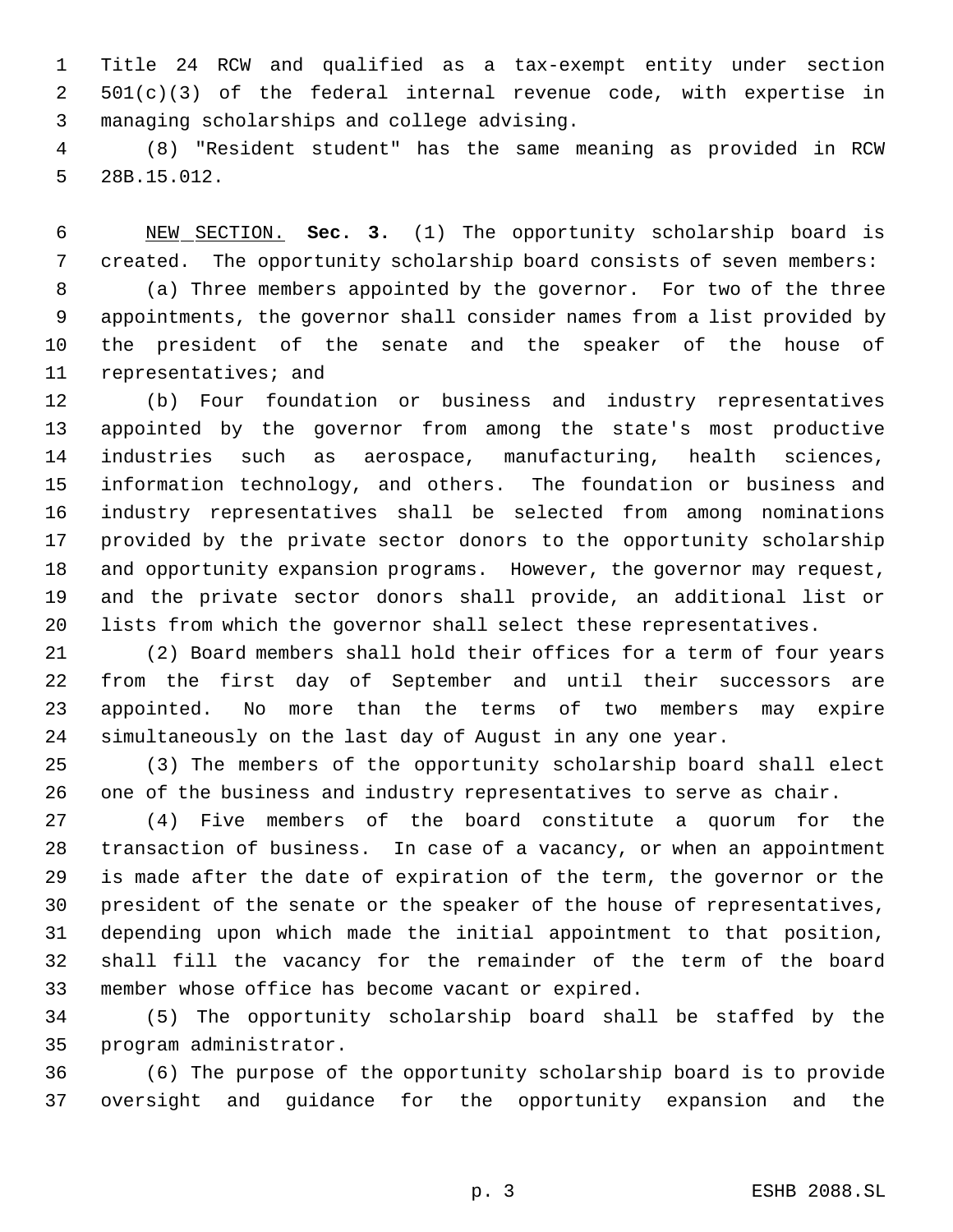opportunity scholarship programs in light of established legislative priorities and to fulfill the duties and responsibilities under this chapter, including but not limited to determining eligible education programs for purposes of the opportunity scholarship program. Duties, exercised jointly with the program administrator, include soliciting funds and setting annual fund-raising goals.

 (7) The opportunity scholarship board may report to the governor and the appropriate committees of the legislature with recommendations as to:

 (a) Whether some or all of the scholarships should be changed to conditional scholarships that must be repaid in the event the participant does not complete the eligible education program; and

 (b) A source or sources of funds for the opportunity expansion program in addition to the voluntary contributions of the high technology research and development tax credit under section 10 of this act.

 NEW SECTION. **Sec. 4.** (1) The program administrator, under contract with the board, shall staff the opportunity scholarship board and shall have the duties and responsibilities provided in this chapter, including but not limited to publicizing the program, selecting participants for the opportunity scholarship award, distributing opportunity scholarship awards, and achieving the maximum possible rate of return on investment of the accounts in subsection (2) of this section, while ensuring transparency in the investment decisions and processes. Duties, exercised jointly with the opportunity scholarship board, include soliciting funds and setting annual fund-raising goals. The program administrator shall be paid an administrative fee as determined by the opportunity scholarship board.

 (2) With respect to the opportunity scholarship program, the program administrator shall:

 (a) Establish and manage two separate accounts into which to receive grants and contributions from private sources as well as state matching funds, and from which to disburse scholarship funds to participants;

 (b) Solicit and accept grants and contributions from private sources, via direct payment, pledge agreement, or escrow account, of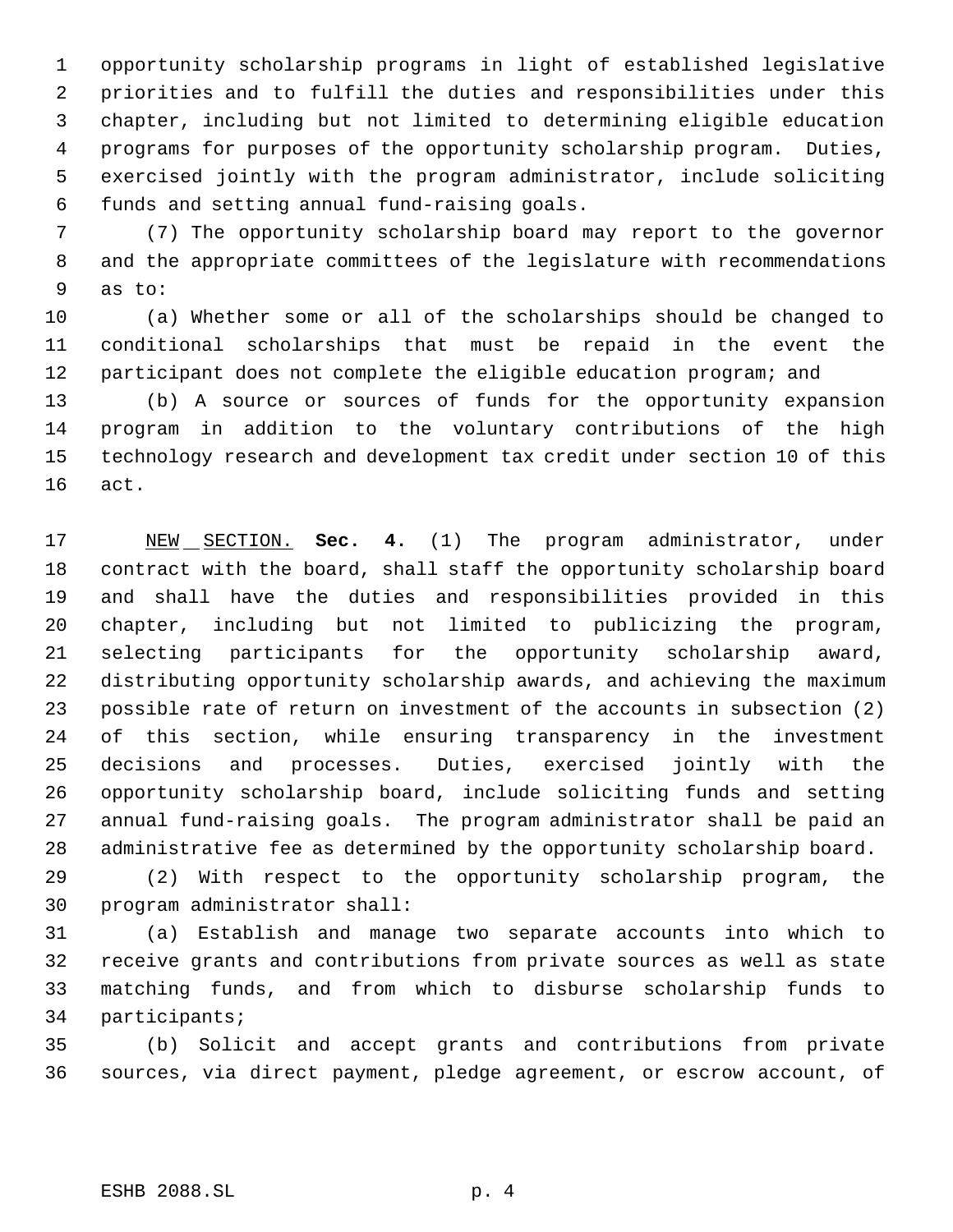private sources for deposit into one or both of the two accounts created in this subsection (2)(b) in accordance with this subsection  $(2)(b)$ :

 (i) The "scholarship account," whose principal may be invaded, and from which scholarships must be disbursed beginning no later than December 1, 2011, if, by that date, state matching funds in the amount of five million dollars or more have been received. Thereafter, scholarships shall be disbursed on an annual basis beginning no later than May 1, 2012, and every May 1st thereafter;

 (ii) The "endowment account," from which scholarship moneys may be disbursed from earnings only in years when:

 (A) The state match has been made into both the scholarship and the 13 endowment account;

 (B) The state appropriations for the state need grant under RCW 28B.92.010 meet or exceed state appropriations for the state need grant made in the 2011-2013 biennium, adjusted for inflation, and eligibility for state need grant recipients is at least seventy percent of state 18 median family income; and

 (C) The state has demonstrated progress toward the goal of total per-student funding levels, from state appropriations plus tuition and fees, of at least the sixtieth percentile of total per-student funding at similar public institutions of higher education in the global challenge states, as defined, measured, and reported in RCW 28B.15.068. In any year in which the office of financial management reports that the state has not made progress toward this goal, no new scholarships may be awarded. In any year in which the office of financial management reports that the percentile of total per-student funding is less than the sixtieth percentile and at least five percent less than the prior year, pledges of future grants and contributions may, at the request of the donor, be released and grants and contributions already received refunded to the extent that opportunity scholarship awards already made can be fulfilled from the funds remaining in the endowment account; and

 (iii) An amount equal to at least fifty percent of all grants and contributions must be deposited into the scholarship account until such time as twenty million dollars have been deposited into the account, after which time the private donors may designate whether their contributions must be deposited to the scholarship or the endowment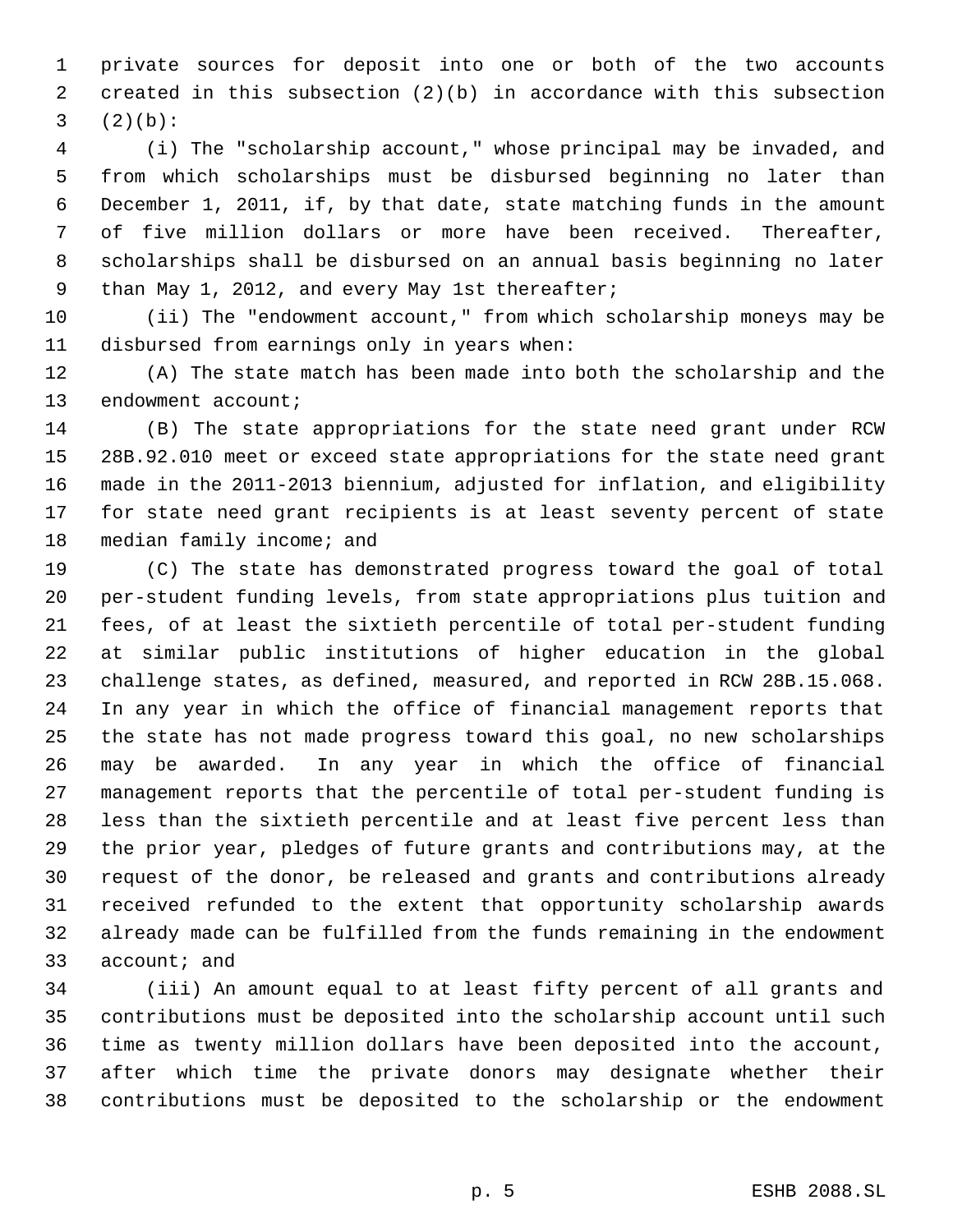account. The opportunity scholarship board and the program administrator must work to maximize private sector contributions to both the scholarship account and the endowment account, to maintain a robust scholarship program while simultaneously building the endowment, and to determine the division between the two accounts in the case of undesignated grants and contributions, taking into account the need for a long-term funding mechanism and the short-term needs of families and students in Washington. The first five million dollars in state match, as provided in section 5 of this act, shall be deposited into the scholarship account and thereafter the state match shall be deposited into the two accounts in equal proportion to the private funds 12 deposited in each account;

 (c) Provide proof of receipt of grants and contributions from private sources to the board, identifying the amounts received by name of private source and date, and whether the amounts received were deposited into the scholarship or the endowment account;

 (d) In consultation with the higher education coordinating board and the state board for community and technical colleges, make an assessment of the reasonable annual eligible expenses associated with eligible education programs identified by the opportunity scholarship board;

 (e) Determine the dollar difference between tuition fees charged by institutions of higher education in the 2008-09 academic year and the academic year for which an opportunity scholarship is being distributed;

 (f) Develop and implement an application, selection, and notification process for awarding opportunity scholarships;

 (g) Determine the annual amount of the opportunity scholarship for each selected participant. The annual amount shall be at least one thousand dollars or the amount determined under (e) of this subsection, but may be increased on an income-based, sliding scale basis up to the amount necessary to cover all reasonable annual eligible expenses as assessed pursuant to (d) of this subsection, or to encourage participation in baccalaureate degree programs identified by the opportunity scholarship board;

 (h) Distribute scholarship funds to selected participants. Once awarded, and to the extent funds are available for distribution, an opportunity scholarship shall be automatically renewed until the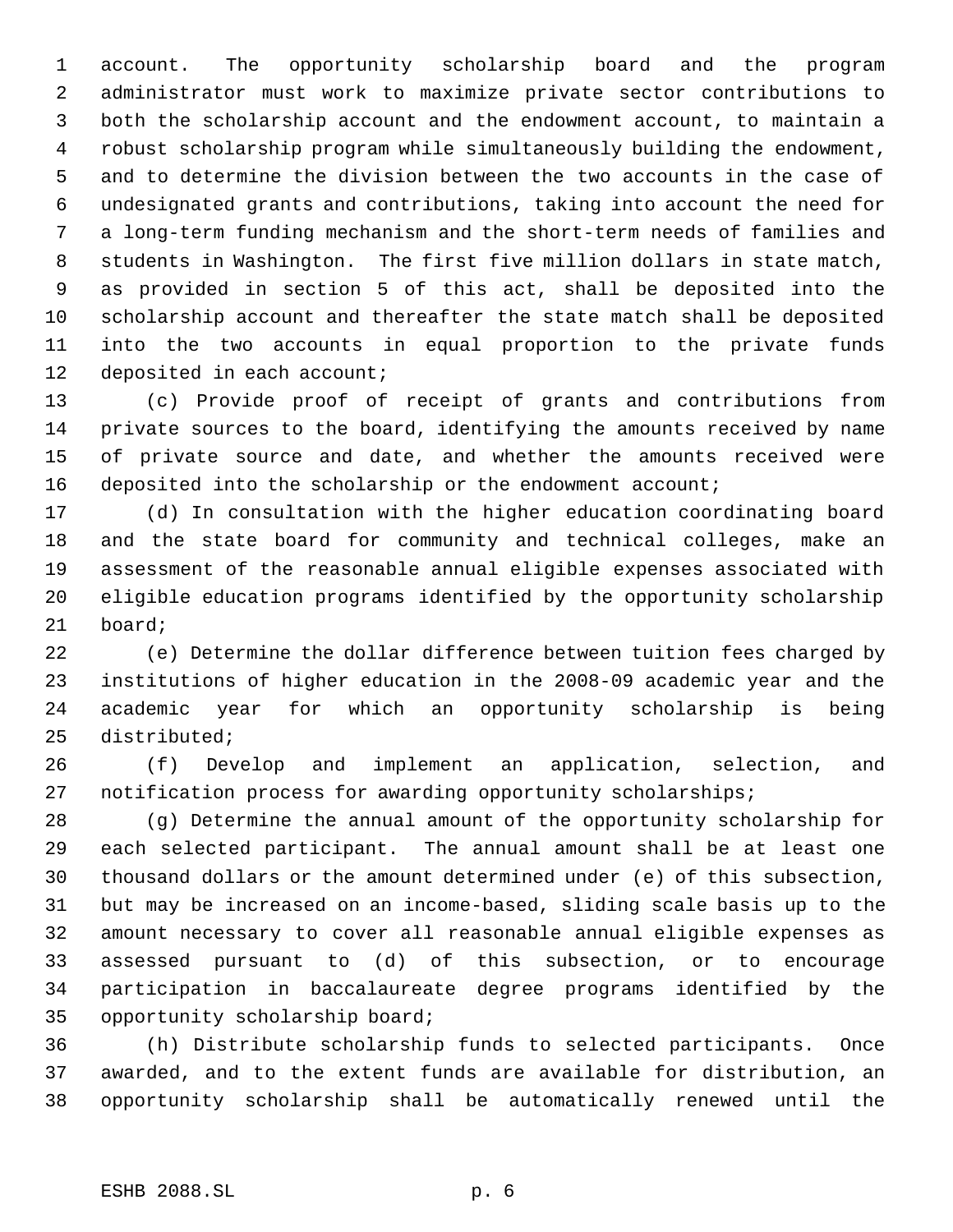participant withdraws from or is no longer attending the program, completes the program, or has taken the credit or clock hour equivalent of one hundred twenty-five percent of the published length of time of the participant's program, whichever occurs first, and as long as the participant annually submits documentation of filing both a free application for federal student aid and for available federal education tax credits, including but not limited to the American opportunity tax credit; and

 (i) Notify institutions of scholarship recipients who will attend their institutions and inform them of the terms of the students' eligibility.

 (3) With respect to the opportunity expansion program, the program administrator shall:

 (a) Assist the opportunity scholarship board in developing and implementing an application, selection, and notification process for 16 making opportunity expansion awards; and

 (b) Solicit and accept grants and contributions from private sources for opportunity expansion awards.

 NEW SECTION. **Sec. 5.** (1) The opportunity scholarship program is established.

 (2) The purpose of this scholarship program is to provide scholarships that will help low and middle-income Washington residents earn baccalaureate degrees in high employer demand and other programs of study and encourage them to remain in the state to work. The program must be designed for both students starting at two-year institutions of higher education and intending to transfer to four-year institutions of higher education and students starting at four-year institutions of higher education.

 (3) The opportunity scholarship board shall determine which programs of study, including but not limited to high employer demand programs, are eligible for purposes of the opportunity scholarship.

 (4) The source of funds for the program shall be a combination of private grants and contributions and state matching funds. A state match may be earned under this section for private contributions made on or after the effective date of this section. A state match, up to a maximum of fifty million dollars annually, shall be provided beginning the later of January 1, 2014, or January 1st next following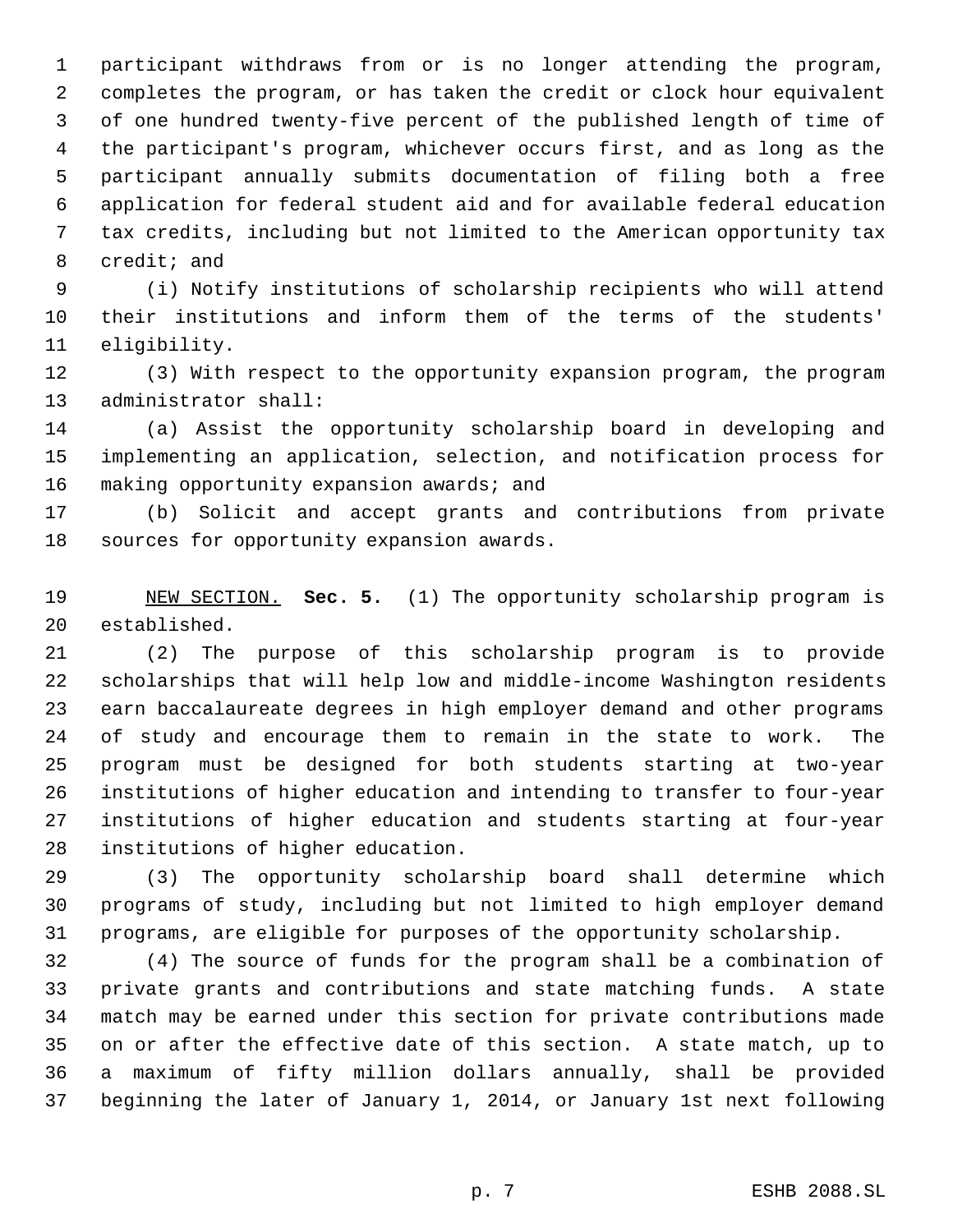the end of the fiscal year in which collections of state retail sales and use tax, state business and occupation tax, and state public utility tax exceed, by ten percent the amounts collected from these tax resources in the fiscal year that ended June 30, 2008, as determined by the department of revenue.

 NEW SECTION. **Sec. 6.** (1) The opportunity scholarship match transfer account is created in the custody of the state treasurer as a nonappropriated account to be used solely and exclusively for the opportunity scholarship program created in section 5 of this act. The purpose of the account is to provide matching funds for the opportunity scholarship program.

 (2) Revenues to the account shall consist of appropriations by the legislature into the account and any gifts, grants, or donations received by the director of the board for this purpose.

 (3) No expenditures from the account may be made except upon receipt of proof, by the director of the board from the program administrator, of private contributions to the opportunity scholarship program. Expenditures, in the form of matching funds, may not exceed the total amount of private contributions.

 (4) Only the director of the board or the director's designee may authorize expenditures from the opportunity scholarship match transfer account. Such authorization must be made as soon as practicable following receipt of proof as required under subsection (3) of this section.

 NEW SECTION. **Sec. 7.** (1) The opportunity expansion program is established.

 (2) The opportunity scholarship board shall select institutions of higher education to receive opportunity expansion awards. In so doing, the opportunity scholarship board must:

 (a) Solicit, receive, and evaluate proposals from institutions of higher education that are designed to directly increase the number of baccalaureate degrees produced in high employer demand and other programs of study, and that include annual numerical targets for the number of such degrees, with a strong emphasis on serving students who received their high school diploma or GED in Washington or are adult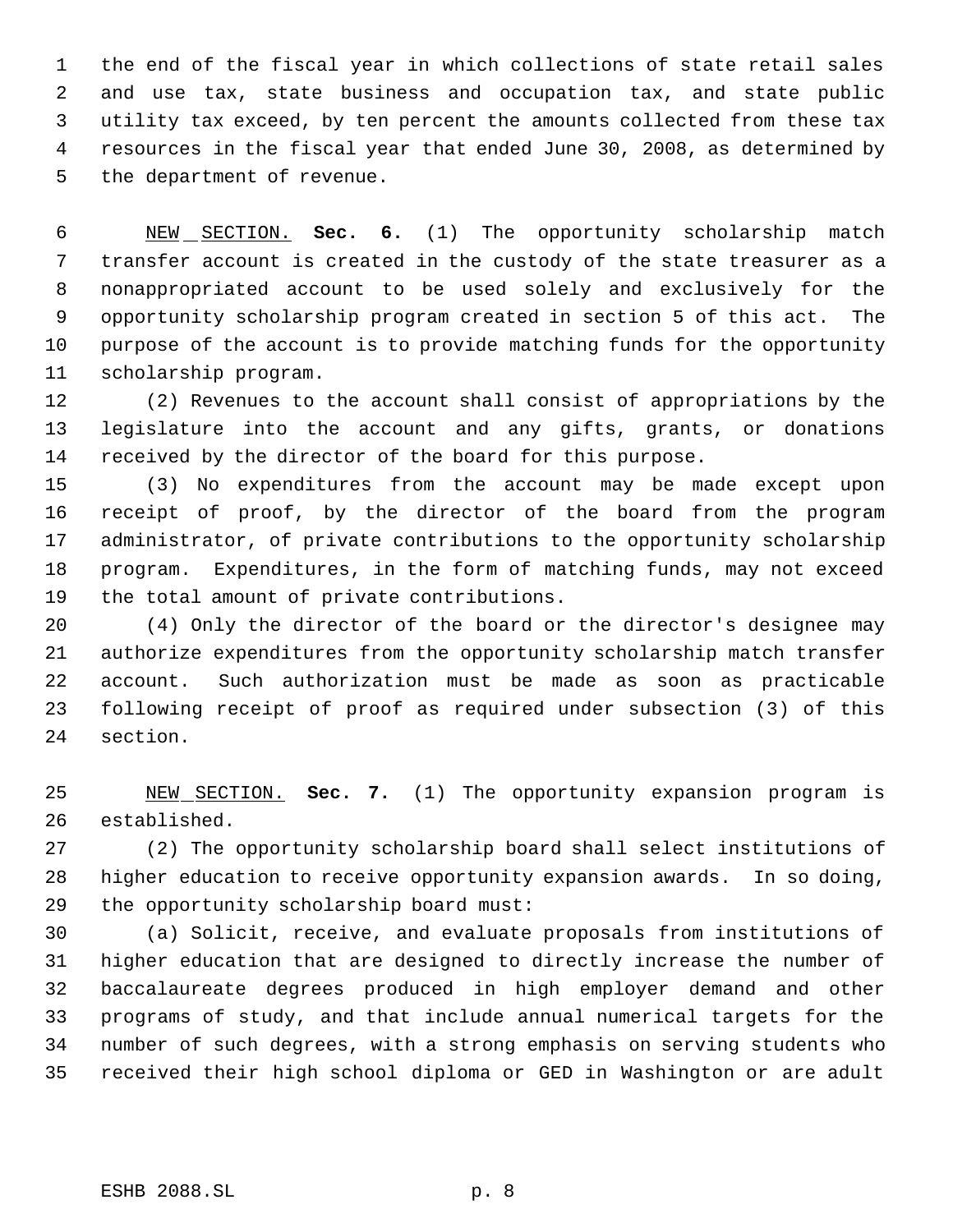Washington residents who are returning to school to gain a baccalaureate degree;

 (b) Develop criteria for evaluating proposals and awarding funds to the proposals deemed most likely to increase the number of baccalaureate degrees and degrees produced in high employer demand and other programs of study;

 (c) Give priority to proposals that include a partnership between public and private partnership entities that leverage additional private funds;

 (d) Give priority to proposals that are innovative, efficient, and cost-effective, given the nature and cost of the particular program of study;

 (e) Consult and operate in consultation with existing higher education stakeholders, including but not limited to: Faculty, labor, 15 student organizations, and relevant higher education agencies; and

 (f) Determine which proposals to improve and accelerate the production of baccalaureate degrees in high employer demand and other programs of study will receive opportunity expansion awards for the following state fiscal year, notify the state treasurer, and announce the awards.

 (3) The state treasurer, at the direction of the opportunity scholarship board, must distribute the funds that have been awarded to the institutions of higher education from the opportunity expansion account.

 (4) Institutions of higher education receiving awards under this section may not supplant existing general fund state revenues with opportunity expansion awards.

 (5) Annually, the office of financial management shall report to the opportunity scholarship board, the governor, and the relevant committees of the legislature regarding the percentage of Washington households with incomes in the middle-income bracket or higher. For purposes of this section, "middle-income bracket" means household incomes between two hundred and five hundred percent of the 2010 federal poverty level, as determined by the United States department of health and human services for a family of four, adjusted annually for inflation.

 (6) Annually, the higher education coordinating board must report to the opportunity scholarship board, the governor, and the relevant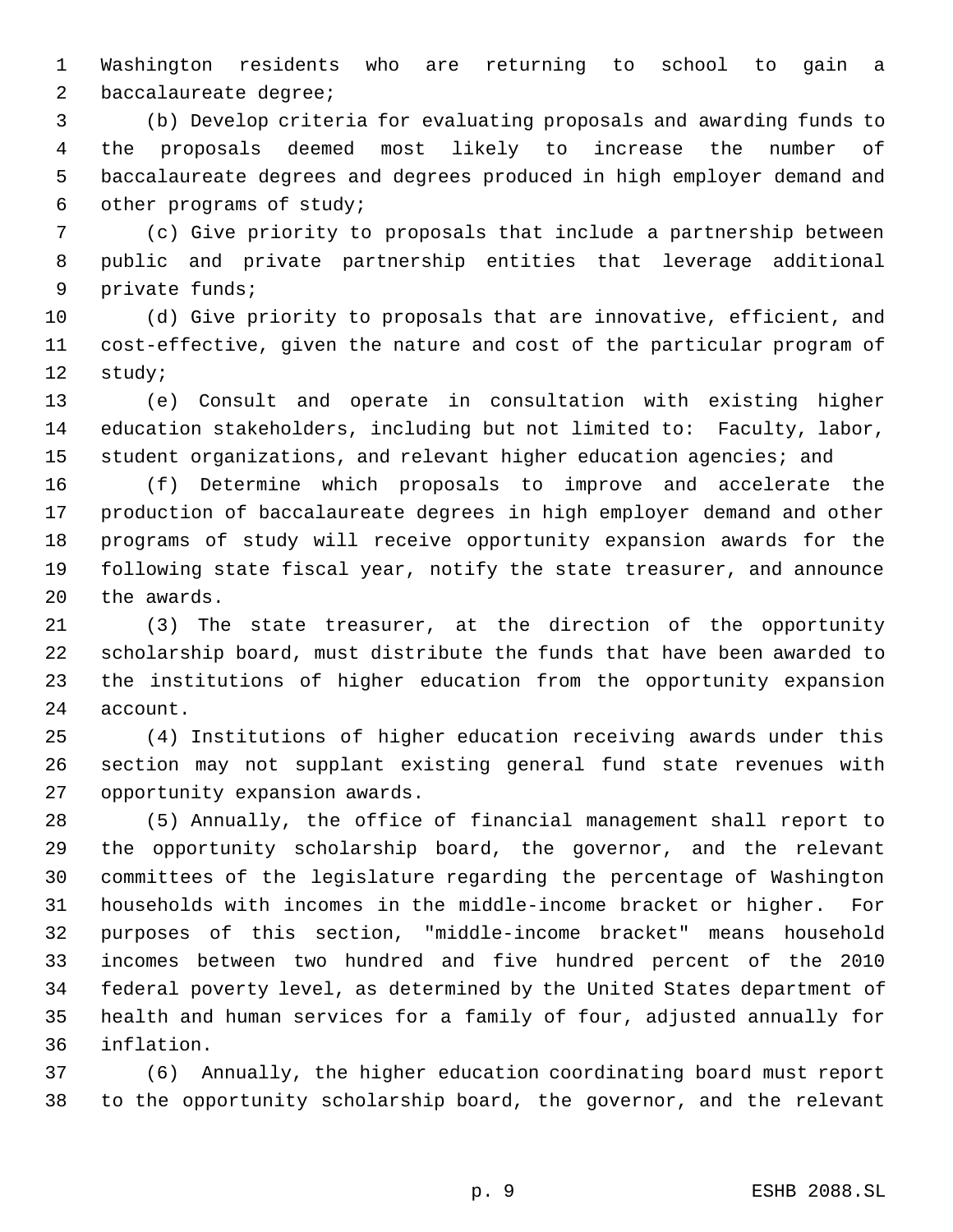committees of the legislature regarding the increase in the number of degrees in high employer demand and other programs of study awarded by institutions of higher education over the average of the preceding ten academic years.

 (7) In its comprehensive plan, the workforce training and education coordinating board shall include specific strategies to reach the goal of increasing the percentage of Washington households living in the middle-income bracket or higher, as calculated by the office of financial management and developed by the agency or education institution that will lead the strategy.

 NEW SECTION. **Sec. 8.** (1) By December 1, 2012, and annually each December 1st thereafter, the opportunity scholarship board, together with the program administrator, shall report to the board, the governor, and the appropriate committees of the legislature regarding the opportunity scholarship and opportunity expansion programs, including but not limited to:

 (a) Which education programs the opportunity scholarship board 18 determined were eligible for purposes of the opportunity scholarship;

 (b) The number of applicants for the opportunity scholarship, disaggregated, to the extent possible, by race, ethnicity, gender, county of origin, age, and median family income;

 (c) The number of participants in the opportunity scholarship program, disaggregated, to the extent possible, by race, ethnicity, gender, county of origin, age, and median family income;

 (d) The number and amount of the scholarships actually awarded, and whether the scholarships were paid from the scholarship account or the endowment account;

 (e) The institutions and eligible education programs in which opportunity scholarship participants enrolled, together with data regarding participants' completion and graduation;

 (f) The total amount of private contributions and state match moneys received for the opportunity scholarship program, how the funds were distributed between the scholarship and endowment accounts, the interest or other earnings on the accounts, and the amount of any administrative fee paid to the program administrator; and

(g) Identification of the programs the opportunity scholarship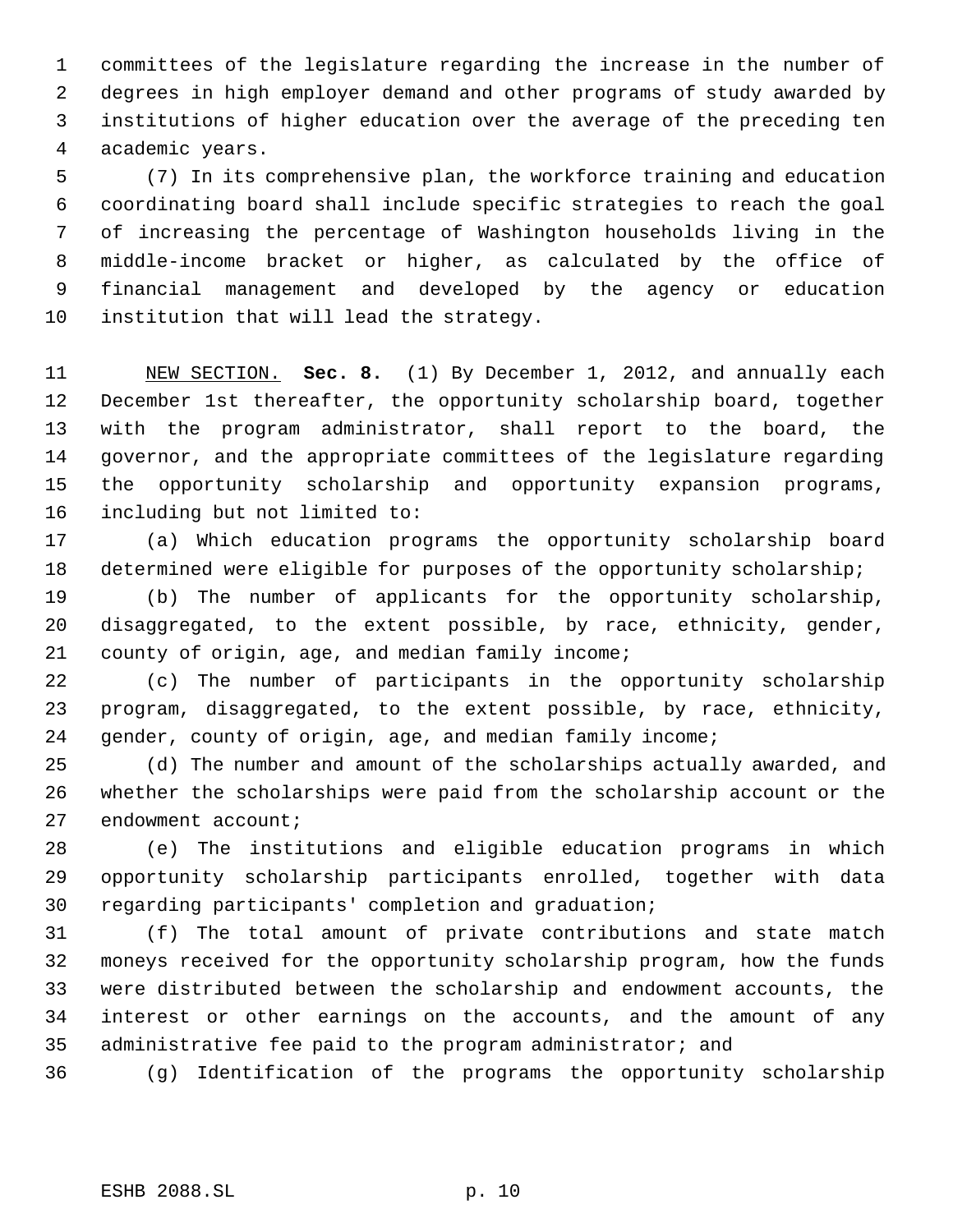board selected to receive opportunity expansion awards and the amount of such awards.

 (2) In the next succeeding legislative session following receipt of a report required under subsection (1) of this section, the appropriate committees of the legislature shall review the report and consider whether any legislative action is necessary with respect to either the opportunity scholarship program or the opportunity expansion program, including but not limited to consideration of whether any legislative action is necessary with respect to the nature and level of focus on high employer demand fields and the number and amount of scholarships.

 NEW SECTION. **Sec. 9.** (1) Beginning in 2018, the joint legislative audit and review committee shall evaluate the opportunity scholarship and opportunity expansion programs, and submit a report to the appropriate committees of the legislature by December 1, 2018. The committee's evaluation shall include, but not be limited to:

 (a) The number and type of eligible education programs as determined by the opportunity scholarship board;

 (b) The number of participants in the opportunity scholarship program in relation to the number of participants who completed a baccalaureate degree;

 (c) The total cumulative number of students who received opportunity scholarships, and the total cumulative number of students who gained a baccalaureate degree after receiving an opportunity 24 scholarship and the types of baccalaureate degrees awarded;

 (d) The amount of private contributions to the opportunity scholarship program, annually and in total;

 (e) The amount of state match moneys to the opportunity scholarship program, annually and in total;

 (f) The amount of any administrative fees paid to the program administrator, annually and in total;

 (g) The source and amount of funding, annually and cumulatively, for the opportunity expansion program;

 (h) The number and type of proposals submitted by institutions for opportunity expansion awards, the number and type of proposals that received an award of opportunity expansion funds, and the amount of such awards;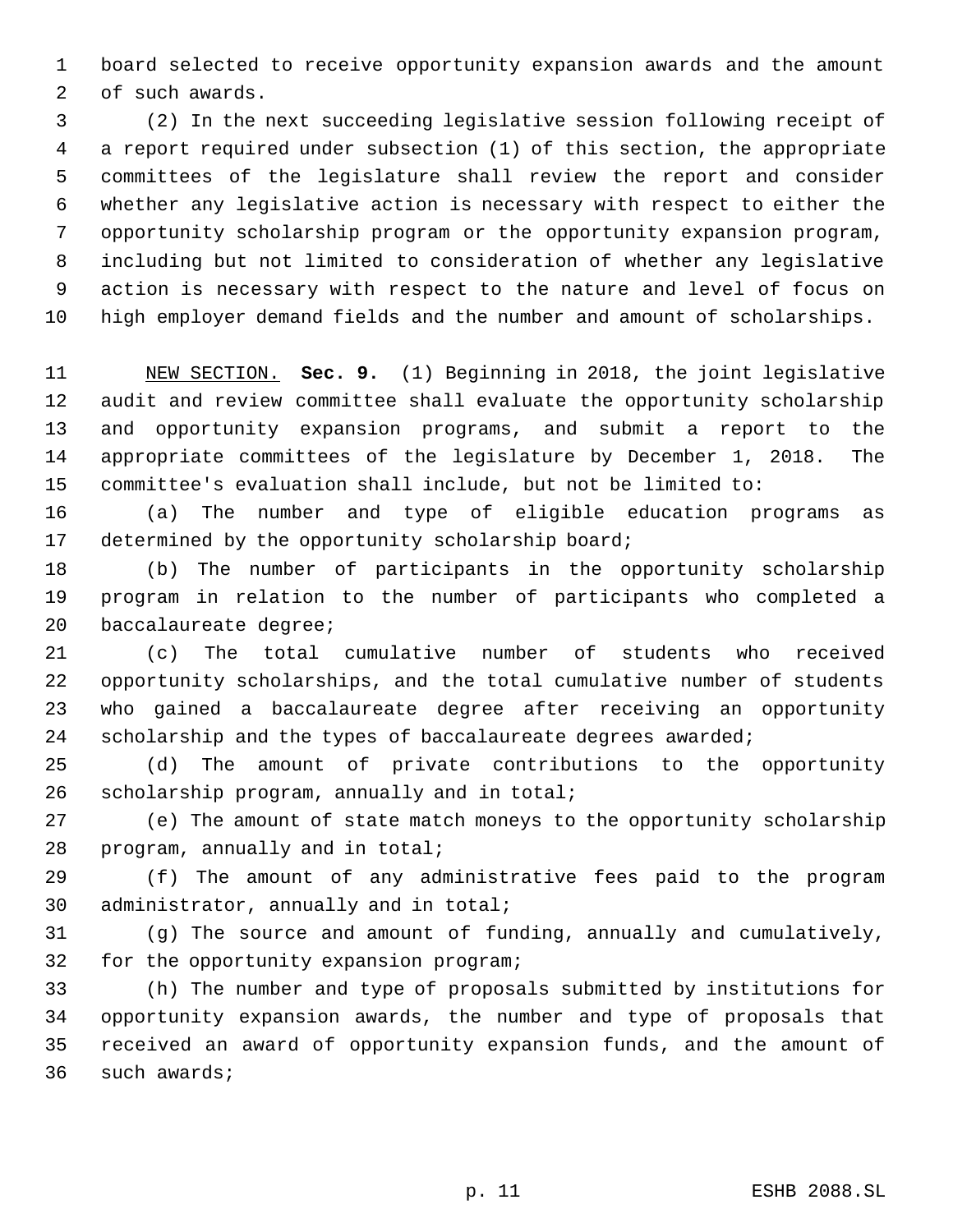(i) The total cumulative number of additional high employer demand degrees produced in Washington state due to the opportunity expansion program, including both the initial opportunity expansion awards and the subsequent inclusion in base funding; and

 (j) Evidence that the existence of the opportunity scholarship and opportunity expansion programs have contributed to the achievement of the public policy objectives of helping to mitigate the impact of tuition increases, increasing the number of baccalaureate degrees in high employer demand and other programs, and investing in programs and students to meet market demands for a knowledge-based economy while filling middle-income jobs with a sufficient supply of skilled workers.

 (2) In the event that the joint legislative audit and review committee is charged with completing an evaluation of other aspects of degree production, funding, or other aspects of higher education in 2018, and to the extent that it is economical and feasible to do so, the committee shall combine the multiple evaluations and submit a single report.

 NEW SECTION. **Sec. 10.** A new section is added to chapter 82.32 RCW to read as follows:

 A person eligible for the high technology research and development tax credit under RCW 82.04.4452 may contribute all or any portion of the credit to the opportunity expansion account hereby created in the state treasury. The department must create the forms and processes to allow a person to make such an election easily and quickly by means of checking a box. By May 1, 2012, and by May 1st of every year thereafter, the department must report the amount so contributed and certify the amount to the state treasurer. By July 1, 2012, and by July 1st of every year thereafter, the state treasurer must transfer the amount into the opportunity expansion account. Money in the account may only be appropriated for the purposes specified in section 7 of this act.

 NEW SECTION. **Sec. 11.** This chapter may be known and cited as the opportunity scholarship act.

 NEW SECTION. **Sec. 12.** Sections 1 through 9 and 11 of this act constitute a new chapter in Title 28B RCW.